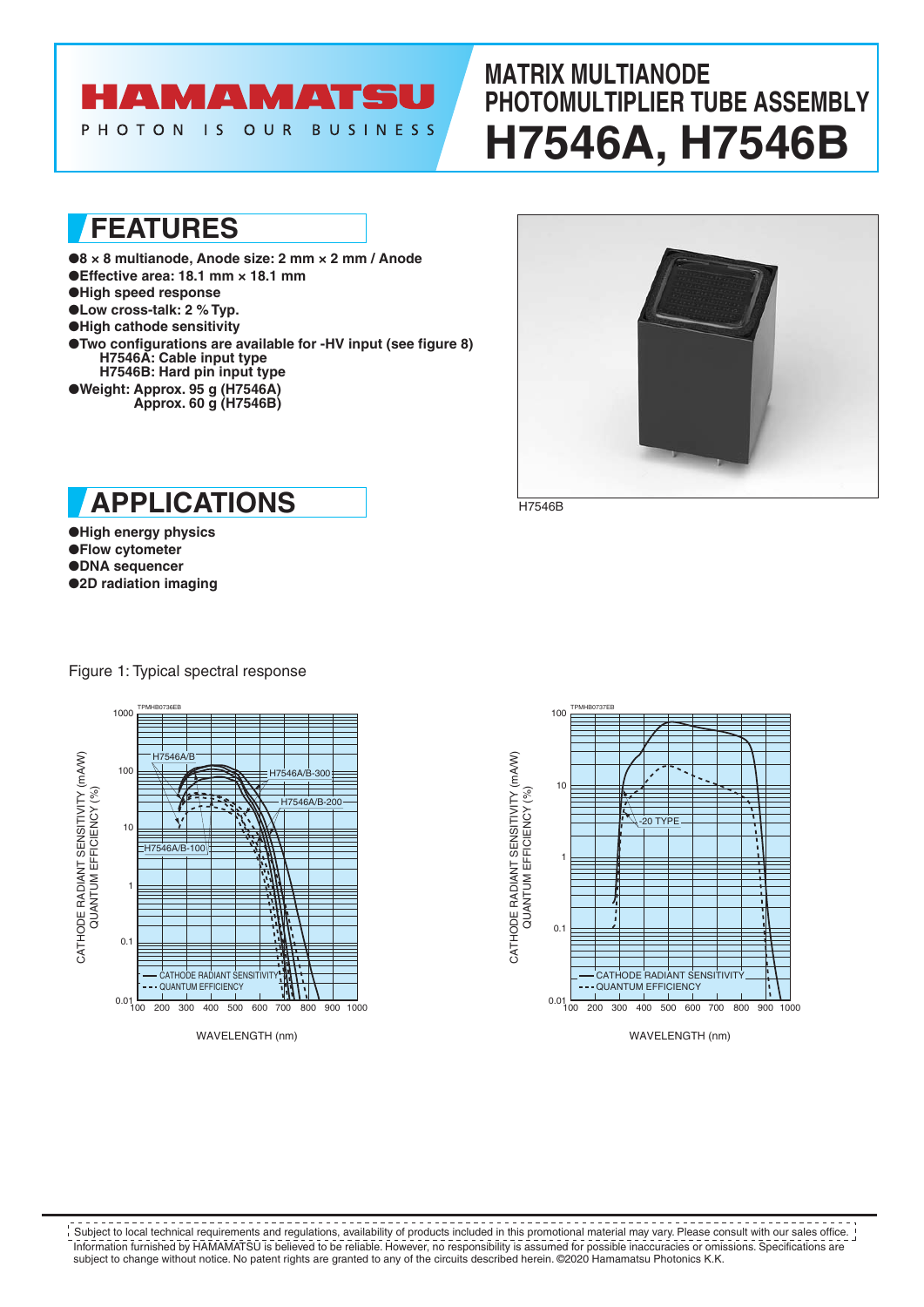## **MATRIX MULTIANODE PHOTOMULTIPLIER TUBE ASSEMBLY H7546A, H7546B**

|                         |            | <b>Spectral response</b>  | $\circledA$                  | $\circledR$   | $\circled{c}$         |                                    | <b>Maximum ratings</b>                 | <b>Cathode characteristics</b>              |      |                              |                        |                        |  |
|-------------------------|------------|---------------------------|------------------------------|---------------|-----------------------|------------------------------------|----------------------------------------|---------------------------------------------|------|------------------------------|------------------------|------------------------|--|
|                         |            |                           | <b>Photo-</b>                |               | <b>Dynode</b>         | <b>Supply</b><br>voltage           | $^{\circ}$<br>Average                  | Luminous                                    |      | <b>Blue</b>                  | Red/                   |                        |  |
| <b>Type No.</b>         | Range      | <b>Peak</b><br>wavelength | cathode material<br>material | <b>Window</b> | ∣structure∣<br>Stages | between<br>anode<br>and<br>cathode | anode<br>output<br>current<br>in total | Min.                                        | Typ. | sensitivity<br>index<br>Typ. | White<br>ratio<br>Typ. | <b>Radiant</b><br>Typ. |  |
|                         | (nm)       | (nm)                      |                              |               |                       | (V)                                | (mA)                                   | $ (\mu A / \text{Im}) (\mu A / \text{Im}) $ |      |                              |                        | (mA/W)                 |  |
| <b>H7546A/B</b>         | 300 to 650 | 420                       | BA                           | κ             | MC/12                 | $-1000$                            | 0.023                                  | 60                                          | 80   | 9.5                          |                        | 80                     |  |
| H7546A/B-100 300 to 650 |            | 400                       | <b>SBA</b>                   | Κ             | MC/12                 | $-1000$                            | 0.023                                  | 90                                          | 105  | 13.5                         |                        | 110                    |  |
| H7546A/B-200 300 to 650 |            | 400                       | <b>UBA</b>                   | Κ             | MC/12                 | $-1000$                            | 0.023                                  | 110                                         | 135  | 15.5                         |                        | 130                    |  |
| H7546A/B-300 300 to 700 |            | 420                       | <b>EGBA</b>                  | Κ             | MC/12                 | $-1000$                            | 0.023                                  | 120                                         | 160  | 14.0                         | —                      | 125                    |  |
| H7546A/B-20             | 300 to 920 | 530                       | <b>ERMA</b>                  | Κ             | MC/12                 | $-1000$                            | 0.023                                  | 350                                         | 500  | –                            | 0.4                    | 78                     |  |

NOTE: (A) BA: Bialkali, SBA: Super bialkali, UBA: Ultra bialkali, EGBA: Extended green bialkali, ERMA: Extended red multialkali

B K: Borosilicate glass

C MC: Metal channel

Figure 2: Typical gain

D The maximum average anode current is defined as 5 % of divider current when maximum high voltage is applied.

TPMHB0439EC 500 700 SUPPLY VOLTAGE (V) 600 800 900 1000 **GAIN**  $10^2$   $500$ 103  $10<sup>4</sup>$ 105 106 107 108 H7546A/B  $-100$ -20/-300

#### Figure 3: Time response (Example)



TIME (2 ns/div.)

#### Figure 4: Single photoelectron PHD per channel (Example) Figure 5: Anode cross-talk (Example)



PULSE HEIGHT (ch)

| 0.3 | 1.4 | 0.4 |
|-----|-----|-----|
| 0.8 | 100 | 1.2 |
| 0.2 | 1.1 | 0.3 |

SUPPLY VOLTAGE: -800 V LIGHT SOURCE: TUNGSTEN LAMP (DC LIGHT) (with  $\phi$ 1 mm optical fiber on Photocathode)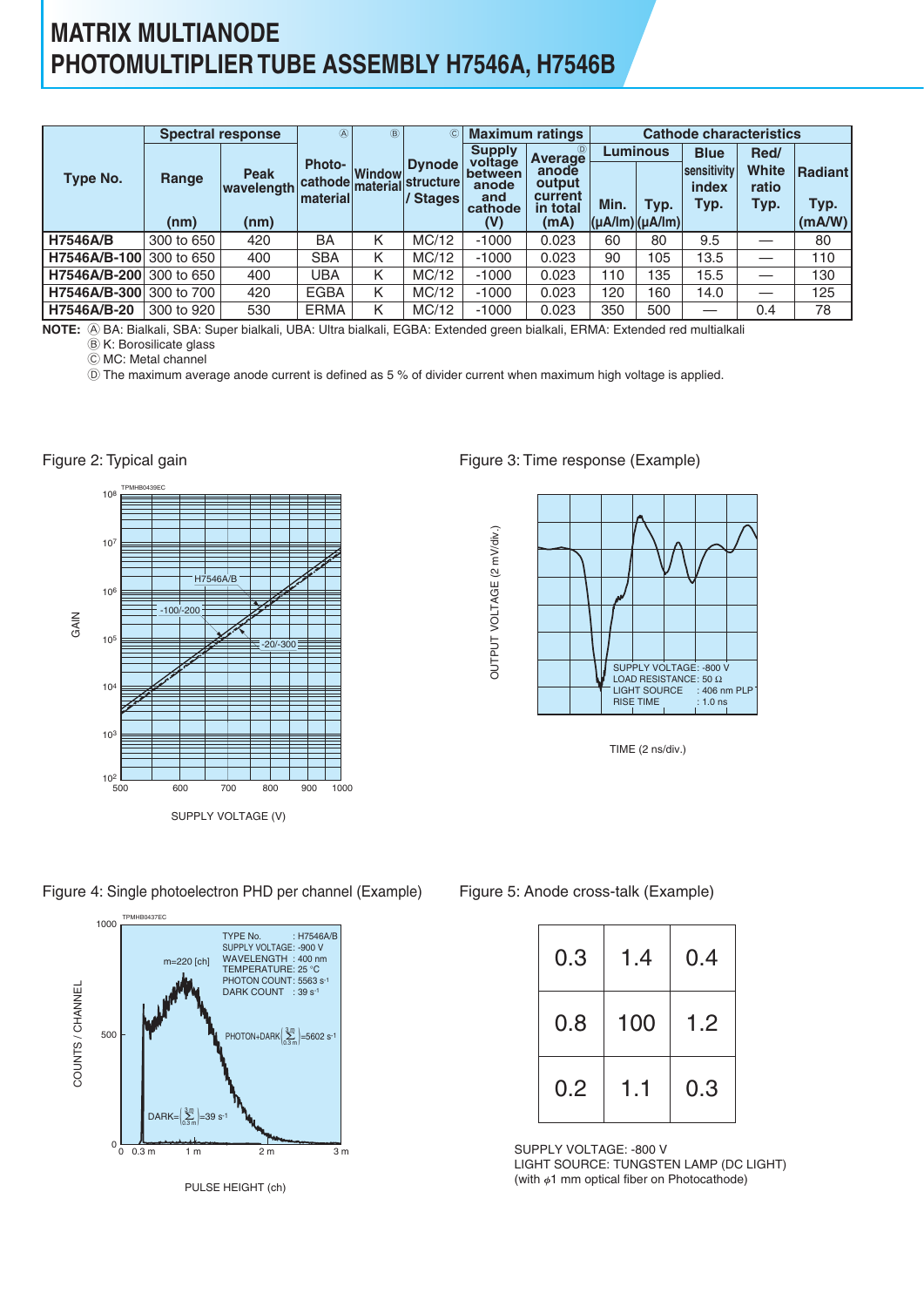

| Anode to |                 |                   |                     |                     | <b>Anode characteristics</b> |                      | <b>Pulse linearity</b> |               | <b>Uniformity</b> |             |            |      |                 |  |
|----------|-----------------|-------------------|---------------------|---------------------|------------------------------|----------------------|------------------------|---------------|-------------------|-------------|------------|------|-----------------|--|
| cathode  | <b>Luminous</b> |                   |                     | <b>Dark current</b> |                              | <b>Time response</b> |                        |               |                   | per channel | between    |      |                 |  |
| supply   |                 |                   | Gain                |                     | per channel                  | <b>Rise</b>          | Transit                | <b>T.T.S.</b> | 2%                | 5%          | each anode |      | Type No.        |  |
| voltage  |                 |                   | Typ.                | (After 30 min)      |                              | time<br>time         |                        |               | deviation         | deviation   |            |      |                 |  |
|          | Min.            | Typ.              |                     | Typ.                | Max.                         | Typ.                 | Typ.                   | Typ.          |                   |             | Typ.       | Max. |                 |  |
| (V)      |                 | $(A/Im)$ $(A/Im)$ |                     | (nA)                | (nA)                         | (ns)                 | (ns)                   | (ns)          | (mA)              | (mA)        |            |      |                 |  |
| $-800$   | 10              | 50                | $6.3 \times 10^{5}$ | 0.2                 |                              |                      | 12.0                   | 0.38          | 0.3               | 0.6         | 1:2        | 1:3  | <b>H7546A/B</b> |  |
| $-800$   | 15              | 55                | $5.2 \times 10^{5}$ |                     |                              |                      |                        |               |                   |             | 1:2        | 1:3  | H7546A/B-100    |  |
| $-800$   | 15              | 70                | $5.2 \times 10^{5}$ |                     | 2                            | 1.0                  |                        |               |                   |             | 1:2        | 1:3  | H7546A/B-200    |  |
| $-800$   | 20              | 80                | $5.0 \times 10^{5}$ |                     |                              |                      |                        |               |                   |             | 1:2        | 1:3  | H7546A/B-300    |  |
| $-800$   | 25              | 250               | $5.0 \times 10^{5}$ |                     |                              |                      |                        |               |                   |             | 1:3        | 1:5  | H7546A/B-20     |  |

### **VOLTAGE DISTRIBUTION RATIO AND SUPPLY VOLTAGE**

| Elect<br>odes    | ייר |   | י \∨∪         | Dv4 | -<br>Dv5 | $\cdots$ | Dv9 | JV |  |  |  |
|------------------|-----|---|---------------|-----|----------|----------|-----|----|--|--|--|
| Ratio            |     | _ |               |     |          | $\cdots$ |     |    |  |  |  |
| $\sim$<br>$\sim$ |     |   | $\sim$ $\sim$ |     | __       |          |     |    |  |  |  |

Supply voltage: -800 V, K: Cathode, Dy: Dynode, P: Anode

### Figure 6: Anode matrix and guide mark (Unit: mm)



Anode pattern



**SD-108-T-22 × 4 pcs (for anode output pins)**





**SS-101-T-22 × 2 pcs (for GND, DY12 pin)**

TPMHA0404ED



**ASP-24307-02\*** 





#### GUIDEMARK

The guide marks are holes of 0.3 mm in diameter on the electrode plate. They can be seen from top of the H7546 series through its photocathode. They can be used for positioning when scintillating or optical fibers are coupled to the H7546 series.